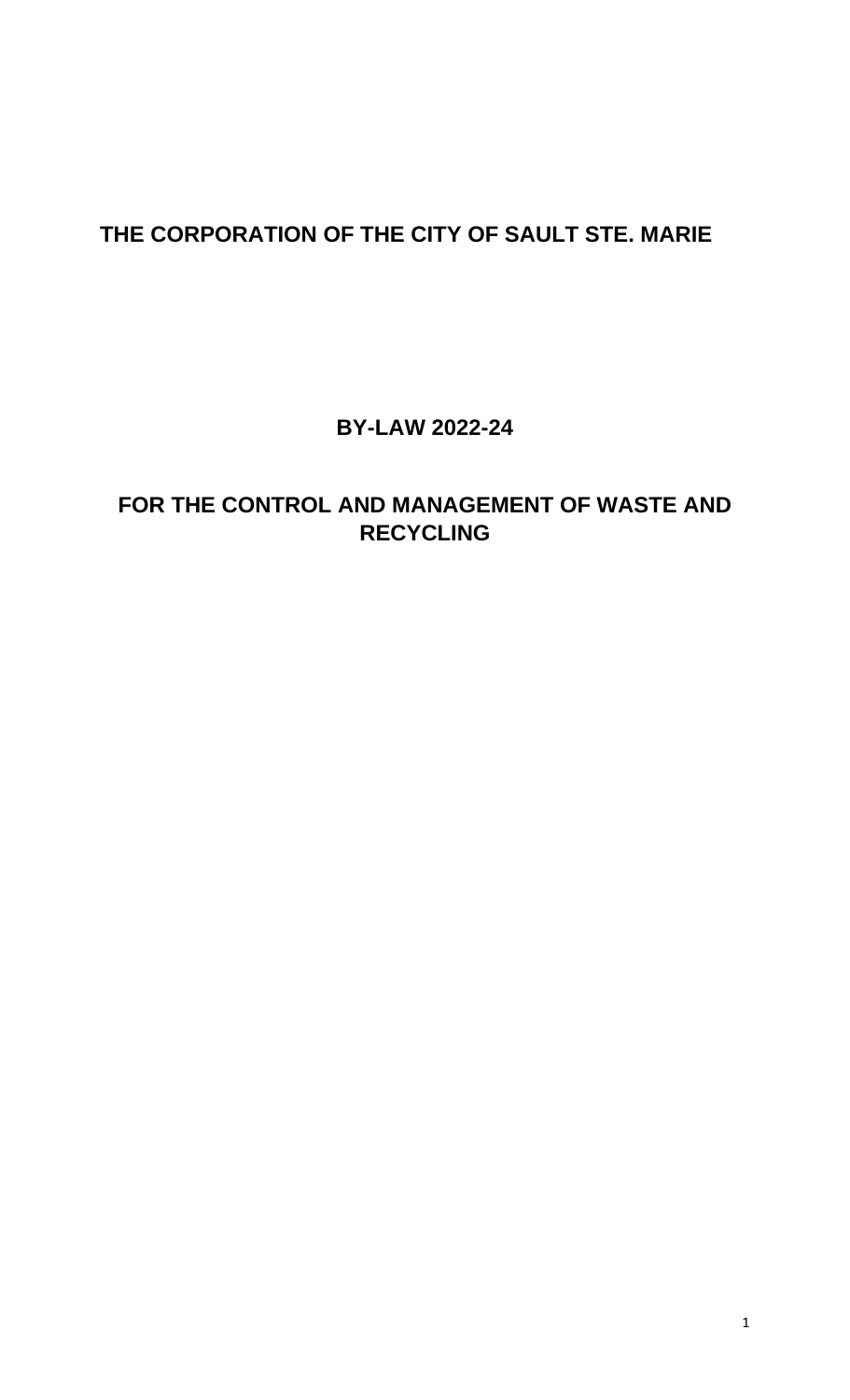### TABLE OF CONTENTS

### Contents

| 1.0  |  |
|------|--|
| 2.0  |  |
| 3.0  |  |
| 1)   |  |
| 2)   |  |
| 3)   |  |
| 4)   |  |
| 5)   |  |
| 4.0  |  |
| 5.0  |  |
| 6.0  |  |
| 7.0  |  |
| 8.0  |  |
| 9.0  |  |
| 10.0 |  |
| 11.0 |  |
| 12.0 |  |
| 13.0 |  |
| 14.0 |  |
| 15.0 |  |
| 16.0 |  |
| 17.0 |  |
| 18.0 |  |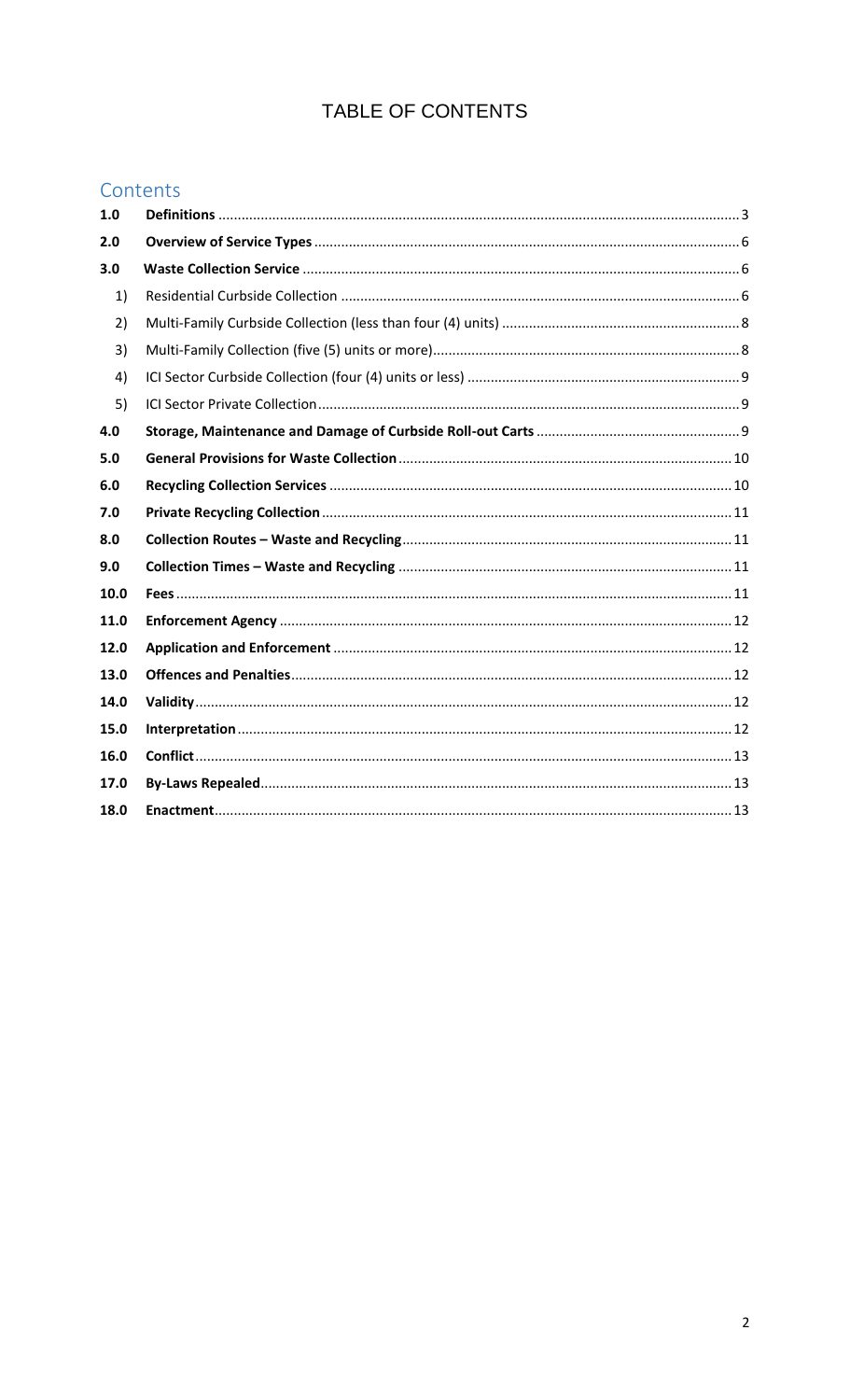REGULATIONS: (R.1.2.7) A By-Law for the management of waste and recycling in the City of Sault Ste. Marie.

THE COUNCIL of the Corporation of the City of Sault Ste. Marie, pursuant to Sections 10(1) allowing a municipality to provide a service desirable for the public, 74 and 76 of the *Municipal Act, S.O. 2001, c 25,* and amendments thereto ENACTS as follows:

#### <span id="page-2-0"></span>**1.0 Definitions**

In this By-Law.

- 1) **Ashes** the residue including soot, of any kind of fuel or waste after consumption by fire.
- 2) **Automated cart collection** a type of collection truck that allows the operator to control a mechanical arm that can pick up and empty a Roll-out cart without manually moving the refuse.
- 3) **Bag Tag**  a purchasable municipal identification tag that labels refuse that is in excess of the curbside limit. A bag tag must be clearly visible for collectors. A tagged bag may be placed within a Roll-out cart.
- 4) **City**  the Corporation of the City of Sault Ste. Marie.
- 5) **Collector**  a City employee or person under contract to the City to collect waste or recyclables under the provisions set forth in this By-Law.
- 6) **Commercial Waste Container**  a waste container with or without casters that serves the ICI sector of the community of this By-Law.
- 7) **Compacted Waste** garbage that has been compressed by mechanical or other means.
- 8) **Compostable Material** organic material which through the process of decomposition, becomes dark earthy material that can be returned to the soil and includes the following:
	- a) leaf and yard waste including grass clippings, leaves and garden waste; and
	- b) vegetable waste material.
- 9) **Curbside Recyclables –** recyclable material that is accepted in the City's curbside recycling program, and includes:
	- a) **Containers (Blue Lid):** steel cans, aluminum cans, glass bottles and jars, polyethylene plastic commonly referred to as #1 PETE plastic containers, high-density polyethylene commonly known as #2 HDPE plastic containers, aluminum food and drink containers and all other containers when accepted in the recycling program.
	- b) **Paper and Fibre (Grey Lid)**: fibre, including newspapers, flyers, magazines, catalogues, boxboard, cardboard boxes, paper cartons, milk cartons, all paper products, hard and soft cover books, and all other products when included in the program.
- 10) **Deputy CAO** means Deputy Administrative Officer of Public Works and Engineering Services or his/her designate.
- 11) **Director** the Director of Public Works or his/her designate.
- 12) **Door Hanger** an educational tool left on an occupant's door when they are not home, identifying the waste management issue and the potential resolve.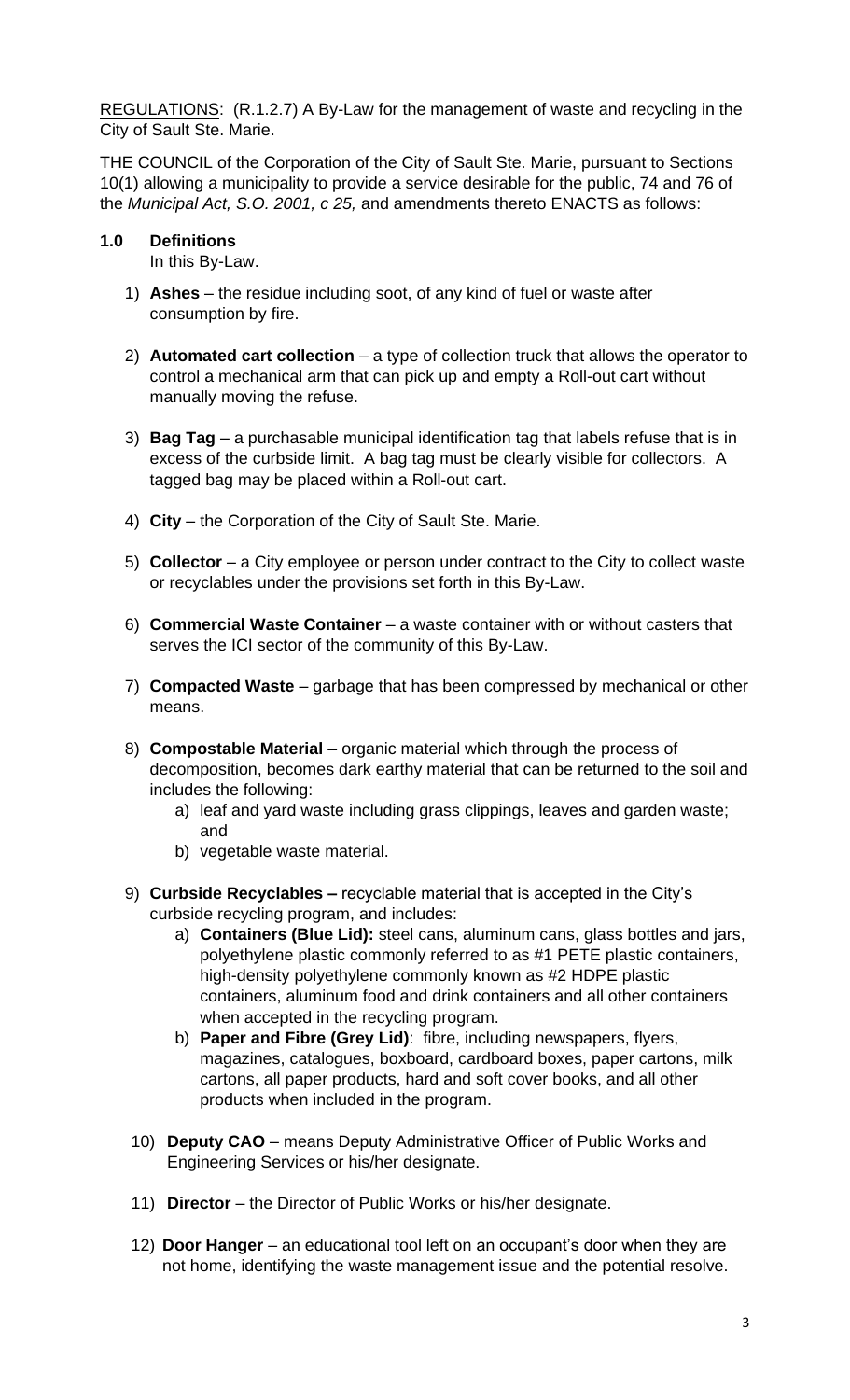- 13) **Dwelling**  a place of residence with its own sleeping, cooking, eating and sanitary facilities for persons, and includes a single family home and apartment units, tenement or other multiple dwellings.
- 14) **Hazardous and Special Products or HSP** any and all residential hazardous waste originating from a place of residence, including but not limited to: caustics, acids, aerosols, used motor oil, household batteries, automotive batteries, poisons, pesticides, paint, reactive waste and sharps (needles), fluorescent lights, propane tanks, foam insulation tanks, helium tanks.
- 15) **Household Special Product (HSP) Depot** the Hazardous and Special Products Depot which collects and packages HSP located at the Fifth Line Landfill site property.
- 16) **ICI Sector** industrial, commercial or institution premises.
- 17) **ICI Recyclables** any recyclables resulting from the operation and maintenance of any industrial, commercial or institutional premises.
- 18) **ICI Waste** any waste resulting from the operation and maintenance of any industrial, commercial or institutional premises.
- 19) **Medical Waste Exemption Tag** tags that may be applied for by residents for extra refuse generated due to a medical reason. Application must include approval from a caregiver or doctor.
- 20) **Multi-Family Dwelling** any dwelling having more than one (1) unit.
- 21) **Non-collectible Recyclables** recyclable material that is not collected curbside and includes the following:
	- a) metal, including shelving, automotive parts, cable and all clean metal products and large appliances;
	- b) old corrugated cardboard (OCC) in quantities above the allowable curbside limits as set out in Section 6 of this By-Law;
	- c) wood products, including all clean wood products, wood building materials, tree branches and trees; and
	- d) WEE products: electronics, computer equipment, all household hazardous waste, including batteries.
- 22) **Non-collectible Waste** waste that is not collected curbside and includes the following:
	- a) explosives, dynamite caps, ammunition, fire arms, and any other highly flammable or volatile substances of any nature whatsoever;
	- b) liquid or gaseous wastes;
	- c) biomedical waste including waste generated by human health and residential materials such as needles, or syringes with needles, scalpels, blades, disposable scissors, suture equipment, stylets and trocars, broken test tubes, and glass that may contain human blood, fluids and tissues with pathogens that could cause harm to personnel handling them;
	- d) organic material, including wet waste and animal feces which has not been drained of all liquids and wrapped;
	- e) carcasses or parts thereof of any animal or other creature, except kitchen and table waste from a household;
	- f) any materials which have become frozen to a waste container and cannot be removed therefrom by shaking at the time of collection;
	- g) construction materials including broken plaster, lumber, broken concrete, excavated material or other waste resulting from the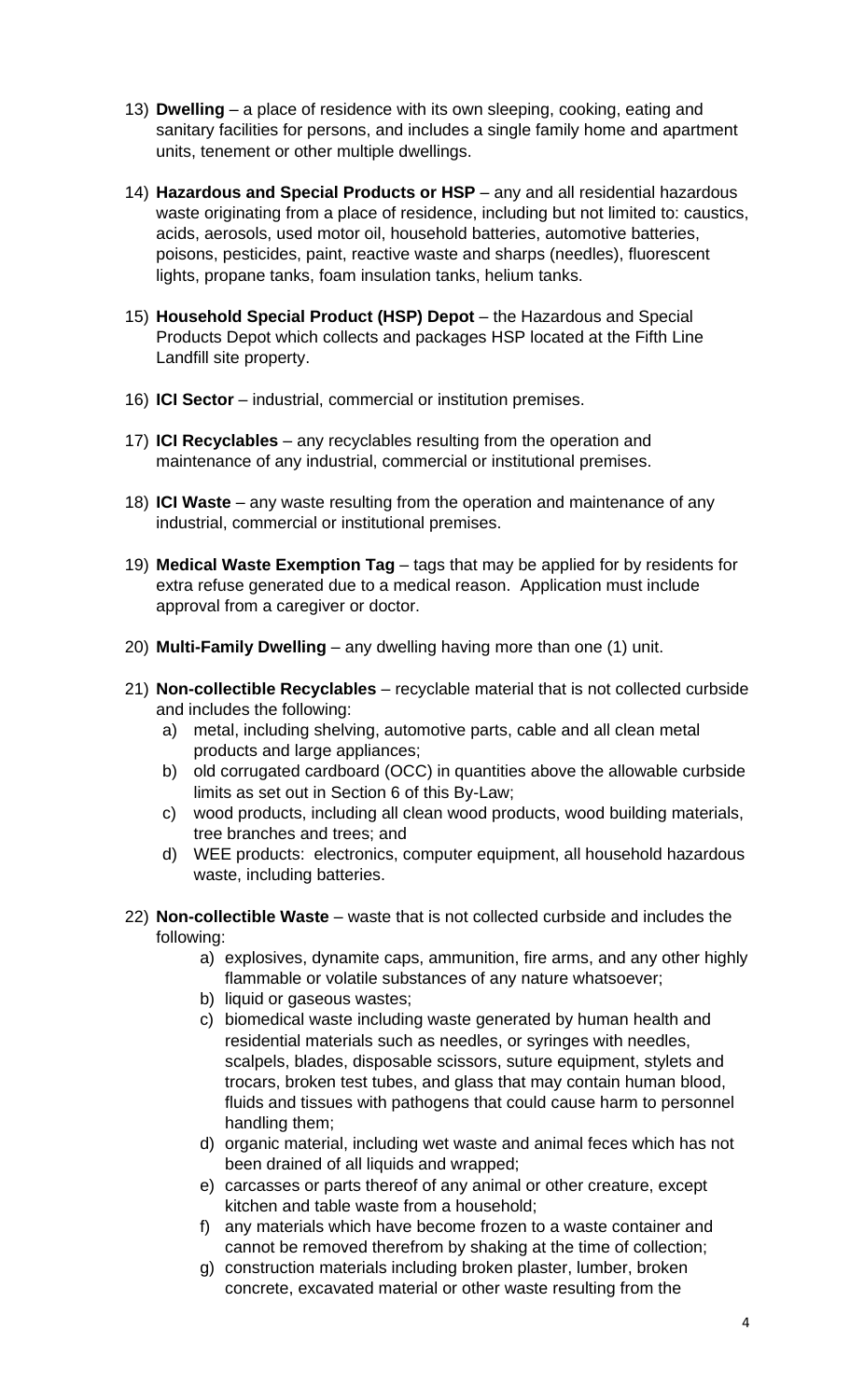construction, alteration, repair, demolition or removal of any building or structure;

- h) discarded trucks, automobiles and other vehicles and the parts thereof, or accessories thereto, including tires and rims;
- i) septic tank pumping's, raw sewage sludge and industrial sludge;
- j) trees and stumps, including tree branches, creosote treated timbers or poles;
- k) asbestos;
- l) sawdust or wood shavings in quantities of more than 0.1 cubic meter;
- m) petroleum soaked rags;
- n) industrial and hazardous waste as describe in the Regulations to the Environmental Protection Act, R.R.O. 1990, Reg. 347;
- o) radioactive waste;
- *p)* PCB waste as defined in the Regulations to the *Environmental Protection Act R.R.O. 1990, Reg. 362;*
- q) ashes;
- r) household special waste;
- s) sharps;
- t) household or office furniture;
- u) mattresses; or
- v) road salt and sand.
- 23) **Owner**  shall include:
	- a) the registered owner of the land on which the building is situated;
	- b) the owner of a building;
	- c) the person managing or receiving the rent of the land or the building, or who would receive the rent if the land and building were let, whether on the person's own account or as agent or trustee or receiver of any other person;
	- d) a vendor of the building under an agreement for sale who has paid any municipal taxes thereon after the effective date of the agreement;
	- e) the person for the time being receiving installments of the purchase price if the building were sold under an agreement for sale;
	- f) a lessee or occupant of the property who, under the terms of a lease, is required to repair and maintain the building;
	- g) an owner as defined by the *Condominium Act 1998, SO. 1998, C. 19,* as amended, and any successor legislation; and
	- h) any person having care and control of the land or building.
- 24) **Premises**  any building, place, dwelling place, room or rooming-house, apartment, hotel, motel, restaurant, shop, store, office, shopping centre, parking lot, and any other property which is under separate occupation or control.
- 25) **Person**  has its regular meaning and includes a business or corporation.
- 26) **Waste Refusal Notice**  a public education flyer placed on refuse identifying refuse that cannot be collected due to various reasons including: refuse in excess of allowable limits, oversized bags, overweight containers, oversized containers, improper container use or non-conformance to the management of waste and recycling by-law.
- 27) **Residential Dwelling** any **legal conforming** individual structure that is used as living quarters, including a condominium unit, cooperative unit, group home, mobile home, or trailer."
- 28) **Resource Recover –** the extraction of useful materials or other resources from things that might otherwise be waste, including through reuse, recycling, reintegration, regeneration or other activities.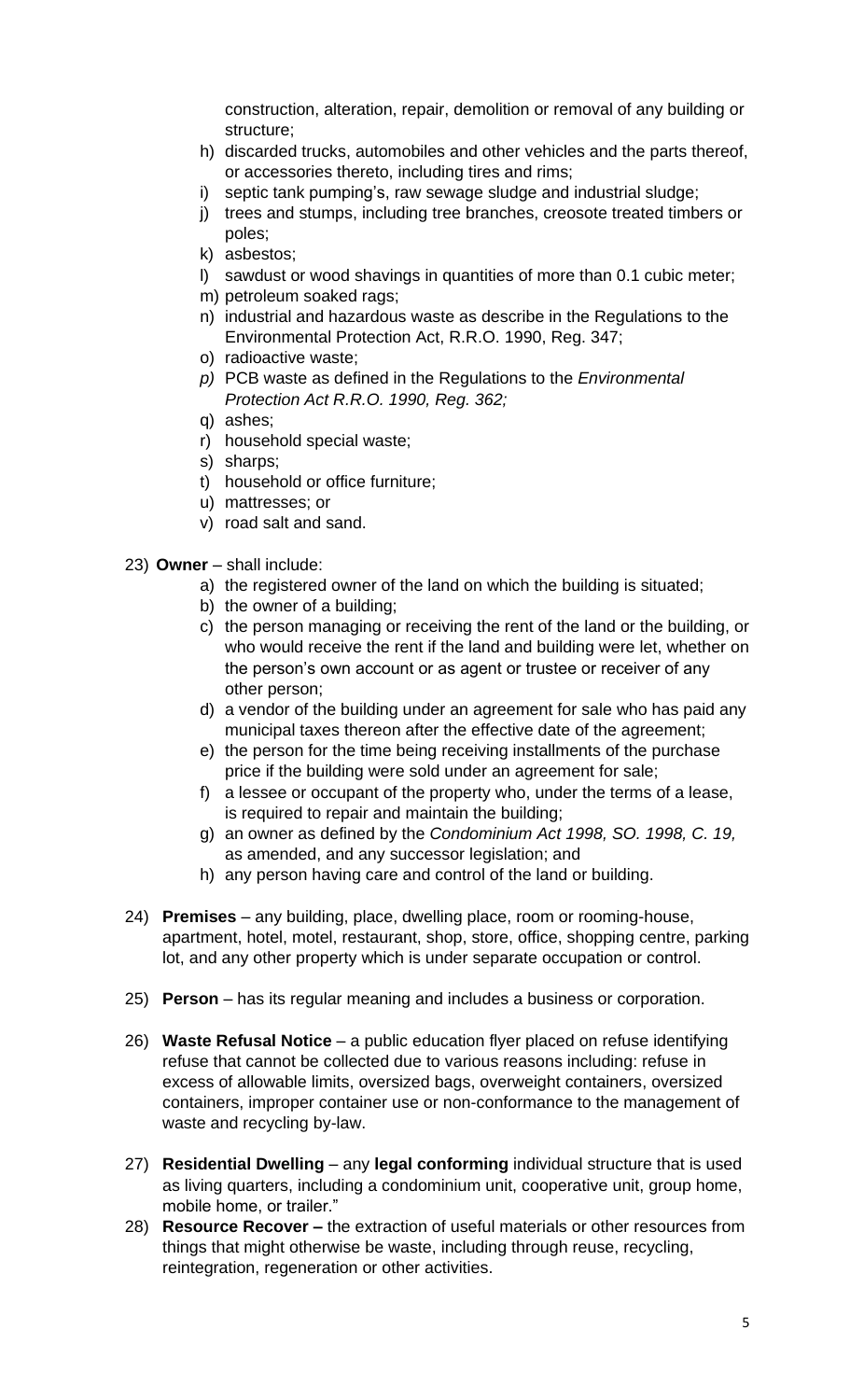- 29) **Roll-out Cart** City-approved and supplied (approximately) 240 litre or 360 litre wheeled refuse containers complete with a lid and nestable catch bar required for proper automated dumping function. Roll-out cars are identified to a civic address.
- 30) **Sharps –** infection control sharp objects (e.g. needles or syringes with needles).
- 31) **Street**  any public highway, road, street, lane, alley, square, thoroughfare, walk or way within the City of Sault Ste. Marie and maintained as a thoroughfare by the City;
- 32) **Unit –** any self-contained apartment, residence or business existing in a premises;
- 33) **Waste** all non-recyclable and non-compostable material resulting from the operation and maintenance of any premises.
- 34) **WEE** all electronic products including televisions, radios, stereo equipment, computers, monitors, printers and anything that contains electronic components.
- 35) **Wet Waste** the undrained refuse resulting from the operation of any premises.

#### <span id="page-5-0"></span>**2.0 Overview of Service Types**

- **1)** The provision of waste management services by the City of Sault Ste. Marie includes the following means:
	- a) Residential Curbside Collection for "single" family residential dwellings;
	- b) Multi-family Curbside Collection for "multi-family" dwellings consisting of four (4) units or less; and
	- c) ICI Curbside Collection those in the ICI sector adequately serviced by the limits established for the multi-family curbside collection program.
- **2)** Private waste and recycling collection occurs for:
	- a) Multi-family container collection for residential dwellings greater than four (4) units; and
	- b) ICI container collection for those in the ICI sector not within the allowable limits of curbside collection (ie. cannot be served by four (4) Roll-out carts.)

#### <span id="page-5-2"></span><span id="page-5-1"></span>**3.0 Waste Collection Service**

**1) Residential Curbside Collection** – Residential dwellings shall be provided with one (1) Roll-out cart with a capacity of 240 litres. The following rules shall apply:

#### i.) **Preparing garbage for collection:**

- a) The owner of any dwelling served by curbside collection shall use Roll-out cart(s) and shall only use tagged bags for "extra" waste.
- b) The owner shall ensure that all material put out for collection meets the definition of waste and does not contain any of the "noncollectible waste" items per Section 1(22) of this By-law.
- c) Any "non-collectible waste" is the responsibility of the owner and the owner shall find proper means of disposing of non-collectible waste.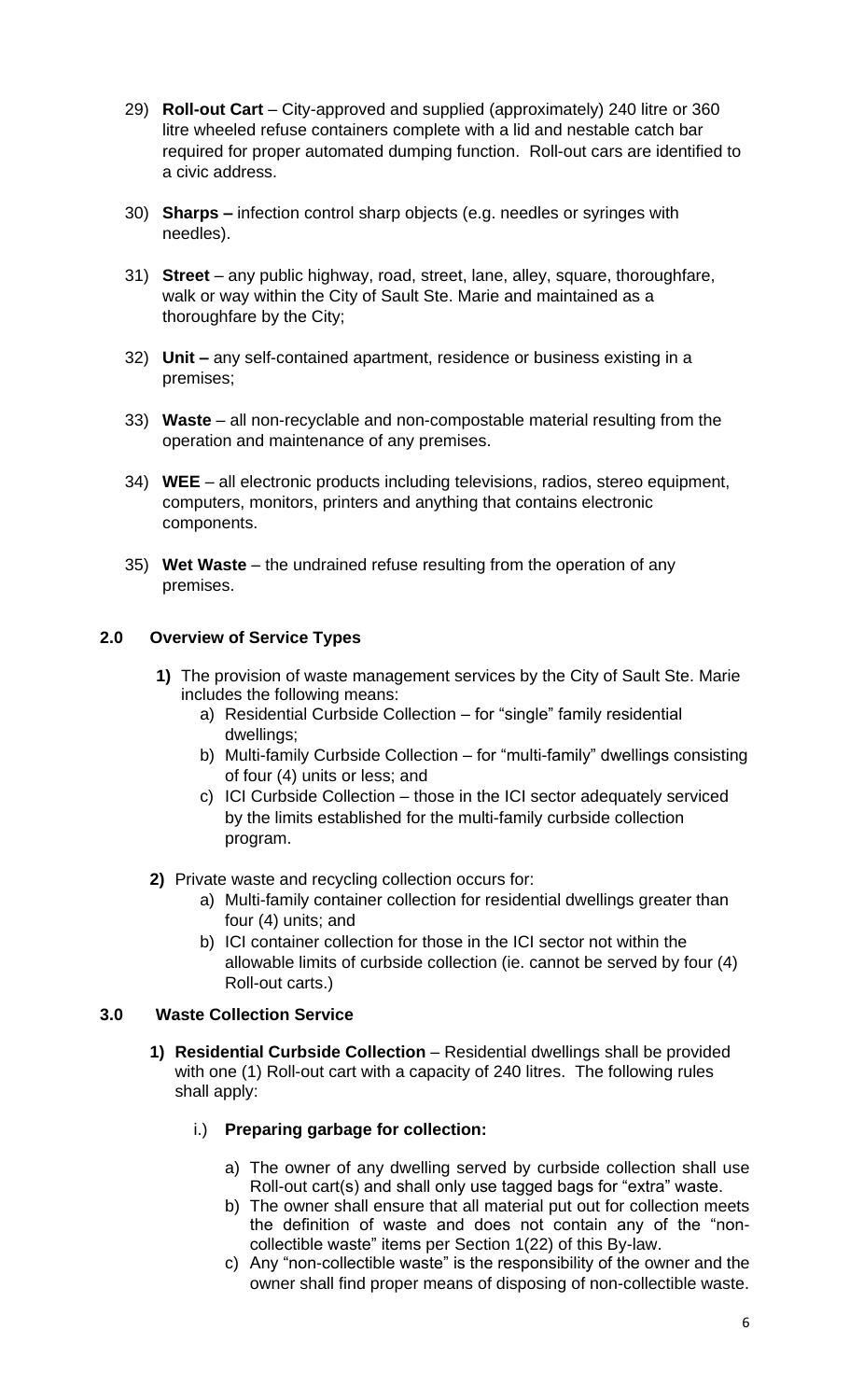- d) The owner shall not exceed the gross weight limit of the cart of 200 lbs for the 240 litre Roll-out carts.
- e) The owner shall place bag tags on any waste bags beyond the capacity of the Roll-out cart.
- f) The owner shall ensure that all plastic bags containing waste are securely tied or otherwise sealed when set out for collection.
- g) The owner shall ensure that all plastic bags used for extra waste shall be a minimum of 1.5 mils in thickness and no less than 66X90 centimetres, nor greater than 76X98 centimetres when empty and does not exceed 20 kilograms in weight when filled.
- h) The owner shall place tagged waste bags adjacent to the Roll-out cart in an accessible manner to identify that they are for collection.
- i) The owner shall not place tagged bags or any other items on top of the Roll-out cart.
- j) The owner shall identify the property address on the Roll-out cart by using a permanent marker.
- k) Roll-out carts are registered to a property by a serial number and the current owner shall not remove it from the registered address upon moving.
- l) The owner shall ensure that the Roll-out cart lid is fully closed once loaded with collectible waste.
- m) Roll-out carts will not be collected if the lid is open due to overfilling or extra bags that prevent the lid from closing.
- n) The owner shall ensure that the lid is clear of any water or liquid or ice that impedes automated collection.
- o) The owner shall ensure that any items likely to interfere with the proper automated emptying of a Roll-out cart are properly broken down and contained within a plastic bag of 1.5 mils in thickness, or other means, as to not interfere with or remain entangled in the automated arm and its operations or remain stuck or lodged in a Rollout cart.
- p) The owner shall not use cardboard boxes as waste containers.
- q) The owner shall ensure all waste is drained of all liquids and securely wrapped and deposited in the City approved Roll-out cart.
- r) A person shall not place in a Roll-out cart, any sharp objects, broken glass, and cutlery without it being securely wrapped with materials, so that no sharp object or broken glass can cause injury.

#### ii.) **Where to place the Roll-out Cart**

- a) The owner shall place the Roll-out carts with the wheels and handle facing the dwelling for automated collection arm to work properly.
- b) The owner shall place the Roll-out cart curbside, not on the street, or obstructing sidewalks or laneways and in a manner that does not impede accessibility for pedestrians, persons requiring mobility devices, or traffic.
- c) Unless determined by the Director of Public Works or their designate that another area is more appropriate, the following is the location where the owner shall place the Roll-out cart based on the below street design:
- d) The owner shall ensure waste containers are accessible for collection and without any obstructions including but not limited to, parked vehicles, snow banks, portable basketball nets, utility poles, lamp posts, gas meters, bollards, utility transformers, cable TV enclosures, guard rails and sign posts.
- e) The owner shall ensure the Roll-out cart is placed at ground level with a minimum accessible distance of one (1) metre between the Roll-out carts. This distance is necessary to allow adequate room for automated collection arms to function properly. Roll-out carts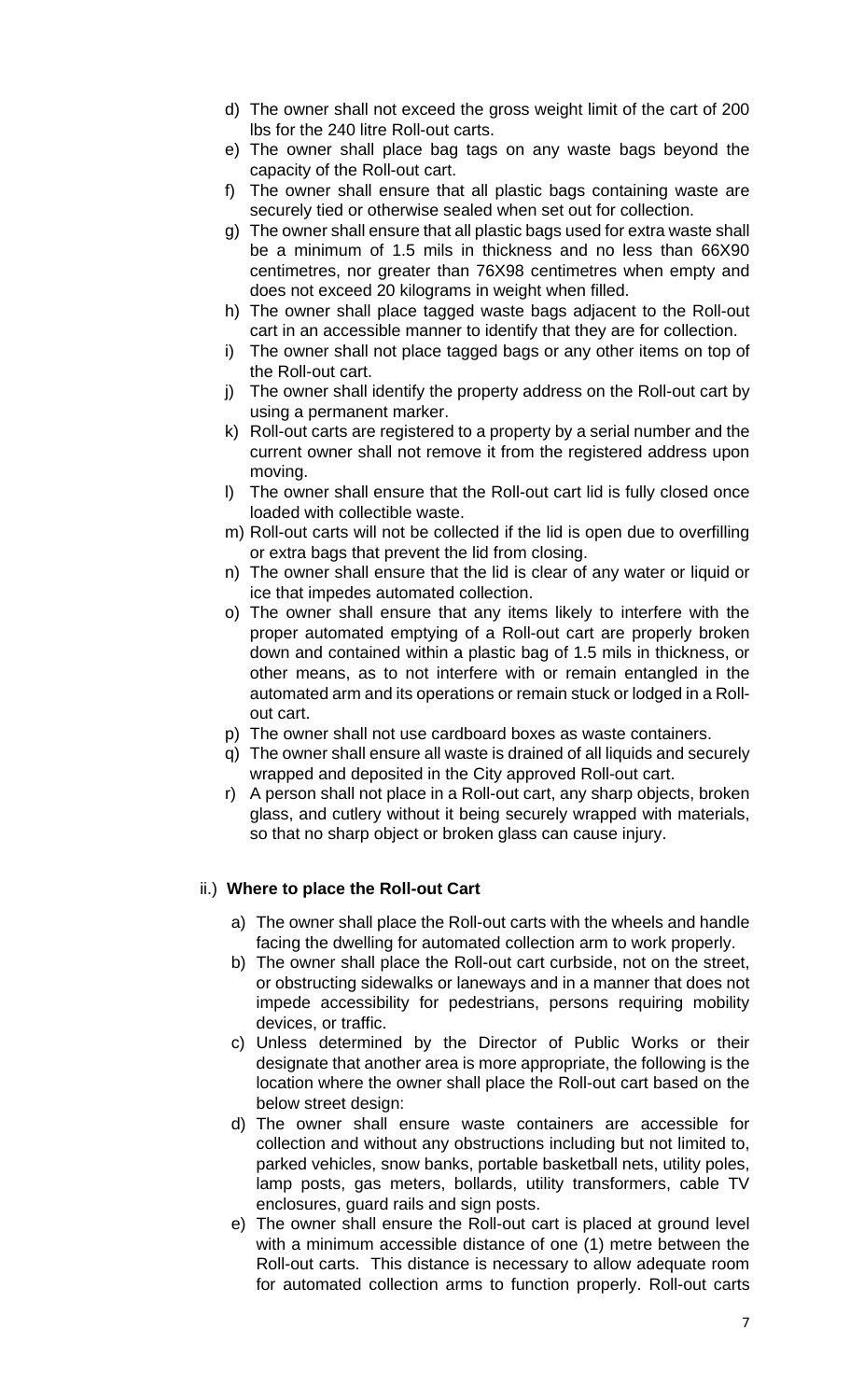shall not be picked up if not accessible or placed with adequate space.

- f) The owner shall ensure the Roll-out cart is not placed on elevated platforms or steep slopes, including snow banks greater than one foot.
- g) The owner shall shovel an opening in the snow bank where the cart can be properly placed. It is recommended to place recycling or waste carts on opposite sides of the driveway opening for premises with multiple carts on the day of collection.
- h) The owners shall ensure that a Roll-out cart is not placed under low hanging utility, phone, or cable TV wires.
- i) The owner shall clean up any waste that has been spread by wind, birds or other vermin or animals that was put out by the owner for waste collection.

#### iii.) **Special Waste (Leaf and Yard Waste)**

- a) A person shall place all leaf and yard special waste collection as noted in Subsection 9(4) in an approved paper biodegradable bag that does not exceed 20 kilograms in weight.
- b) A person shall ensure the leaf and yard waste bags do not contain: flower pots, hanging flower pots, rocks, gravel, sand, bricks, clothes lines, and gardening tools.
- c) The City shall collect only sawdust that has been securely wrapped in small bundles. The small bundles shall be placed in the waste receptacle so that the material is completely surrounded by other refuse.
- d) The City shall collect branches only in bundles not exceeding 100 centimetres in length, 60 centimetres in diameter and weighing 20 kg or less. Each bundle shall be securely bound using light rope or twine.

#### <span id="page-7-0"></span>**2) Multi-Family Curbside Collection (less than four (4) units)**

Multi-family dwellings with less than four (4) units shall use approved (240 litre or 360 litre) Roll-out carts as supplied by the City for curbside waste collection. The determination of the size of Roll-out carts provided to each dwelling shall be the Director of Public Works or their designate and shall consider the needs of the dwelling, available space and recycling program participation.

Allowable gross weight of the Roll-out cart shall be 200 lbs. for the 240 litre carts and 300 lbs. for the 360 litre Roll-out cart.

a) Paragraph 3(1) and all subsection thereunder are applicable to the owner of a multi-family dwelling of four (4) or less served by curbside collection with the appropriate modification in regards to weight, should a 360 litre Roll-out cart be dispensed to the Multi-family dwelling.

#### <span id="page-7-1"></span>**3) Multi-Family Collection (five (5) units or more)**

As of January 1, 2021, all Multi-family dwellings with five (5) units or more, are considered "businesses" and provisions for waste management shall be the responsibility of the Owner as in the case of the ICI sector. The cost of the container rental or purchase and the owner establish collection schedule, shall be determined by the Owner.

Any premise consisting of dwelling units abutting one another and sharing a common building wall and arranged in a linear manner along a municipally owned right-of-way will be reviewed on an individual basis dependent on accessibility for Roll-out carts if multi-family containers cannot be used.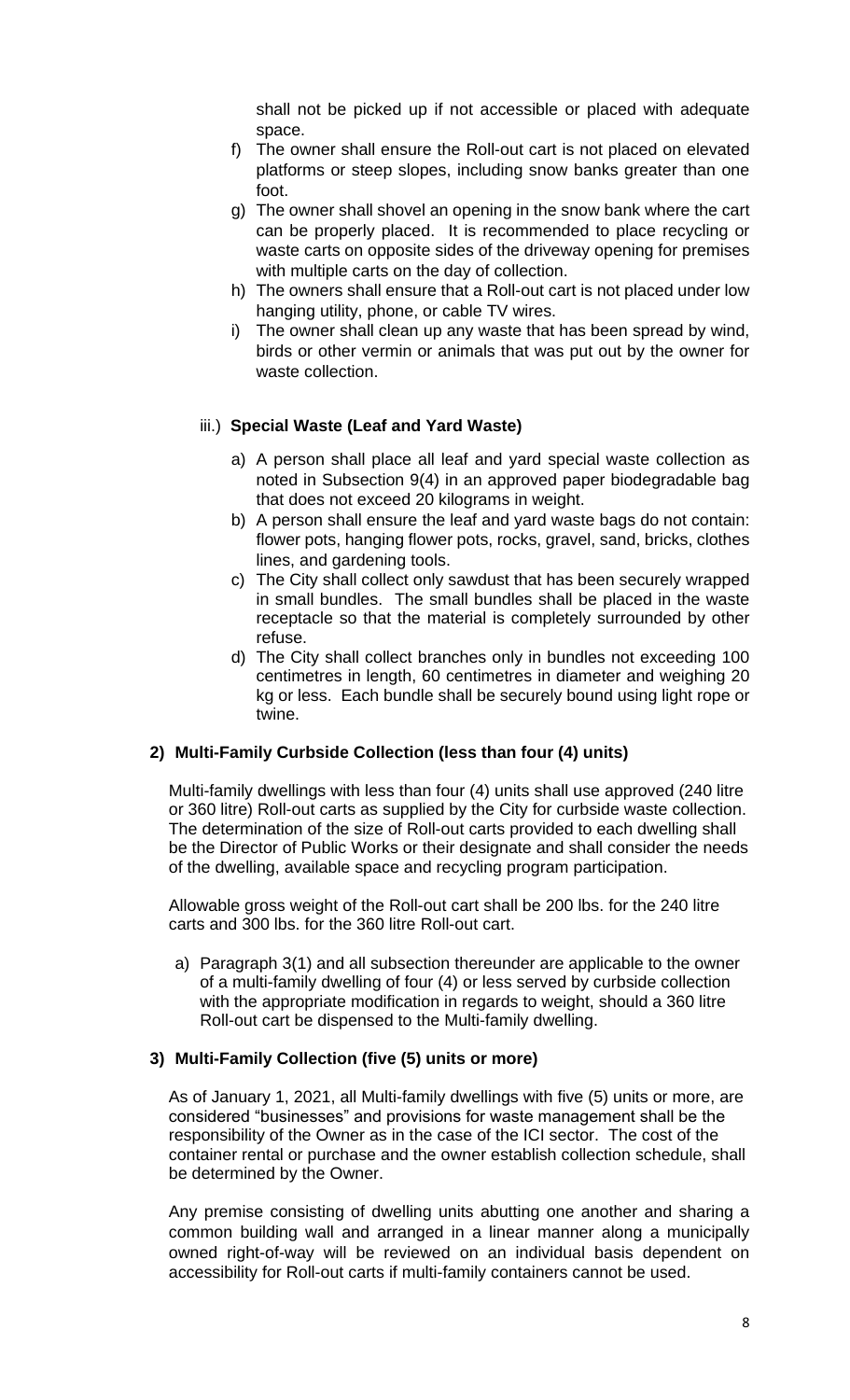Any premises consisting of dwelling units abutting one another and sharing a common building wall and arranged in a linear manner along a privately owned right-of-way will be collected privately by a contractor using a container purchased by the owner. This shall include any strip motels which are considered a multi-unit commercial property.

Despite the above, at the sole discretion of the Director of Public Works or their designate, approval may be given to a multi-family premise of five (5) units or more to be served by curbside collection with the number of Roll-out carts agreed upon mutually by the building owner and the Director considering waste volumes and space allotment. The premise must have access to a public right of way and the Roll-out carts must be placed on a public road. The maximum number of carts shall not exceed four (4) regardless of the number of building units. Any waste in excess of the Roll-out carts would require the purchase of bag tags for collection.

a) Should the above discretion be used, the Roll-out carts are subject to Paragraphs 3(1) and all subsections thereunder are applicable to the owner of a Multi-family of five (5) or more serviced by curbside collection with the appropriate modification in regards to weight, should a 360 litre Roll-out cart be dispensed to the Multi-family dwelling.

#### <span id="page-8-0"></span>**4) ICI Sector Curbside Collection (four (4) units or less)**

Any ICI Sector premise with four (4) units or less will be provided standard curbside waste and recycling collection and supplied Roll-out carts of a size determined by the Director of Public Works or their designate to be appropriate to serve the premises' needs and shall consider space and recycling program participation.

a) Paragraphs 3(1) and all subsections thereunder are applicable to the owner of an ICI Sector served by curbside collection with the appropriate modification in regards to weight should a 360 litre Roll-out cart be dispensed to the Multi-family dwelling.

#### <span id="page-8-1"></span>**5) ICI Sector Private Collection**

ICI Sector premises with five (5) units or more require their own private waste collection services. All costs and fees associated with private waste collection shall be the responsibility of the ICI owner.

- a) ICI Sector and Multi-family premises using commercial waste containers shall place waste in the commercial waste containers, unless otherwise approved.
- b) The pick-up area shall be kept clear of ice, snow, motor vehicles, bollards, utility poles and transformers, cable TV enclosures, or any other obstruction so that convenient access is provided for the collector. Collection areas must not be under low hanging utility, phone or cable TV wires.
- c) Commercial waste containers shall meet the requirements of the City Zoning By-Law 2015-150, as amended, and any site plan agreements that apply.
- d) Commercial Waste containers shall be covered as to prevent the scattering of loose waste, the ingress and egress of flies, and shall be kept clean, sanitary and free from rodents, rats, vermin, insects, scavenging animals, maggots and odours at all times.

#### <span id="page-8-2"></span>**4.0 Storage, Maintenance and Damage of Curbside Roll-out Carts**

1) A person shall store a Roll-out cart in the garage, backyard, outdoor storage unit, covered porch, balcony or side of the premise until the designated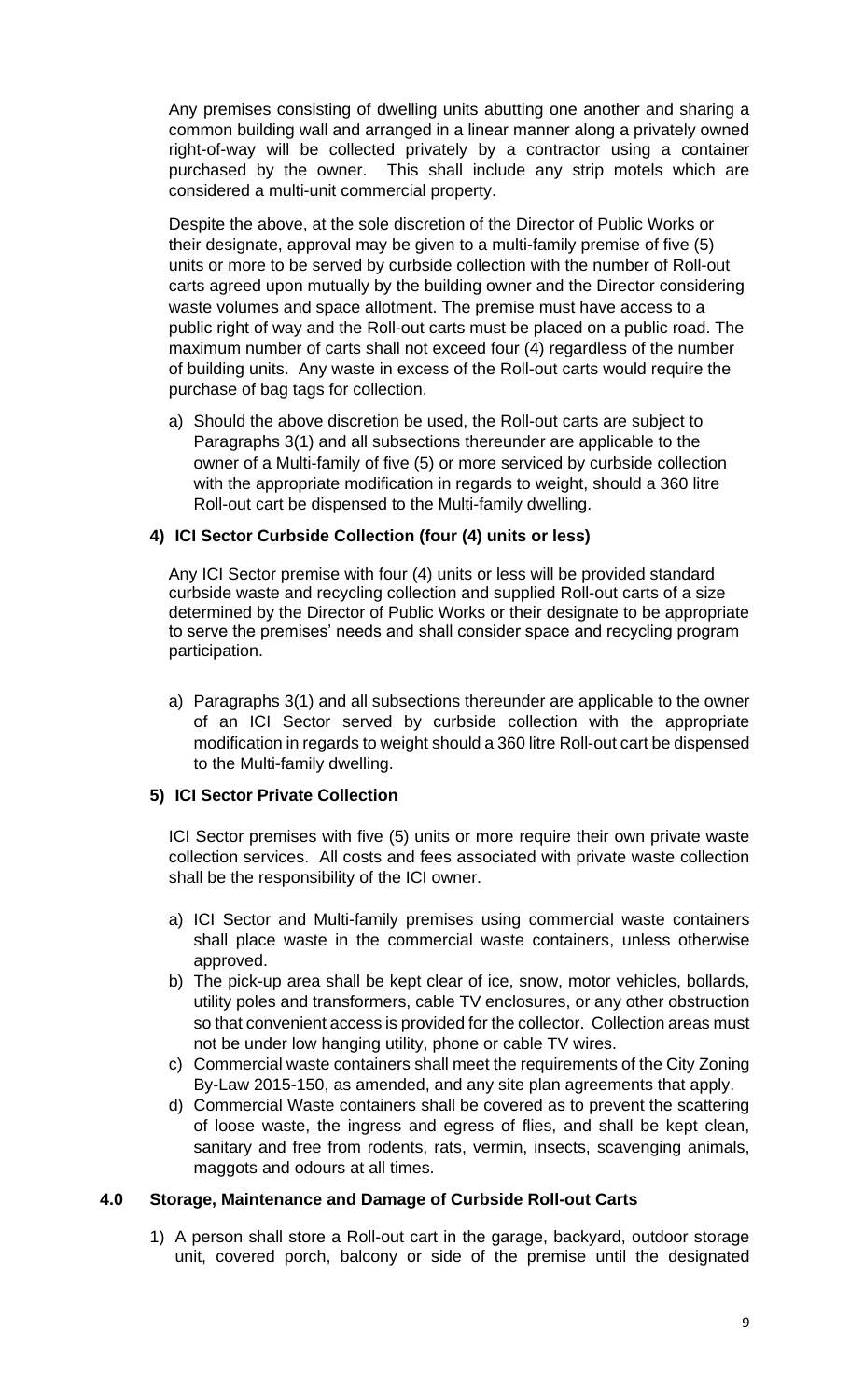collection day arrives. It is the responsibility of the owner or occupant to ensure the security of the Roll-out cart.

- 2) A person shall not take extra refuse from one civic address and place it at another civic address.
- 3) A person shall ensure that no curbside waste bag or Roll-out cart contains bleach or other hazardous chemicals on its surface.
- 4) A person shall ensure that all waste from the preparation of food shall be drained and thoroughly wrapped before being placed in a Roll-out cart or waste bag.
- 5) A person shall store all waste bags in a manner which protects them from domestic and other scavenging animals.
- 6) Roll-out carts that are damaged as the result of normal wear and tear, including but not limited to, broken lid, broken wheel or axle will be replaced or repaired at no charge to the Owner.
- 7) Roll-out carts damaged by City snow removal equipment will be replaced or repaired at no charge to the Owner if determined by the Director of Public Works or their designate that the damage resulted notwithstanding the Owner adhering to all required provisions of this by-law.
- 8) If at the discretion of Director of Public Works or their designate, the damage is determined to be the result of abuse, there will be a charge to the owner for the cost of the repair or replacement of the Roll-out cart, if unrepairable.
- 9) The cost to the Owner for a replacement Roll-out cart shall be as noted in the annual update to the User Fee By-law.

#### <span id="page-9-0"></span>**5.0 General Provisions for Waste Collection**

The City shall not be required to collect waste:

- 1) that is defined as non-collectible waste in Subsection 1(22) of this By-law;
- 2) that is generated from the Multi-family premises with five (5) units or more and the ICI Sector with five (5) units and more, unless otherwise approved;
- 3) where, in the opinion of the Director of Public Works, the premise is unsafe or the Roll-out cart(s) are in a difficult location for collection; or
- 4) where the Roll-out carts at curbside are in excess of the limits set out in Section 3(1) of this By-law and the extra bags do not bear a "bag tag";
- 5) The Director of Public Works or their designate has the authority to make a final determination at its discretion as to the proper type of collection method to be used by the Owner of the premises.
- 6) All non-collectible waste must be disposed of in accordance with all provincial and municipal legislation.

#### <span id="page-9-1"></span>**6.0 Recycling Collection Services**

All residential, IC&I and multi-family buildings that receive standard curbside waste collection must actively recycle using the curbside program. Any person not actively recycling shall not receive waste collection.

- 1) Dwellings served by curbside waste collection will be provided one (1) recycling Roll-out cart by the contractor.
- 2) Should additional Roll-out carts be required by a dwelling, the owner must purchase additional carts that will be collected by the Contractor.
- 3) A person shall only put out three (3) bundles of cardboard per dwelling on any given scheduled collection day and shall ensure that any cardboard set out for collection is securely tied in bundles not exceeding 60 centimetres long X 60 centimetres wide X 30 centimetres high and tied with heavy cord or twine.
- 4) Curbside recycling Roll-out carts need only to be placed out for collection when full or at least half full.
- 5) Curbside recycling Roll-out carts will be rejected if they contain refuse or contaminants, only specified recycling material will be accepted.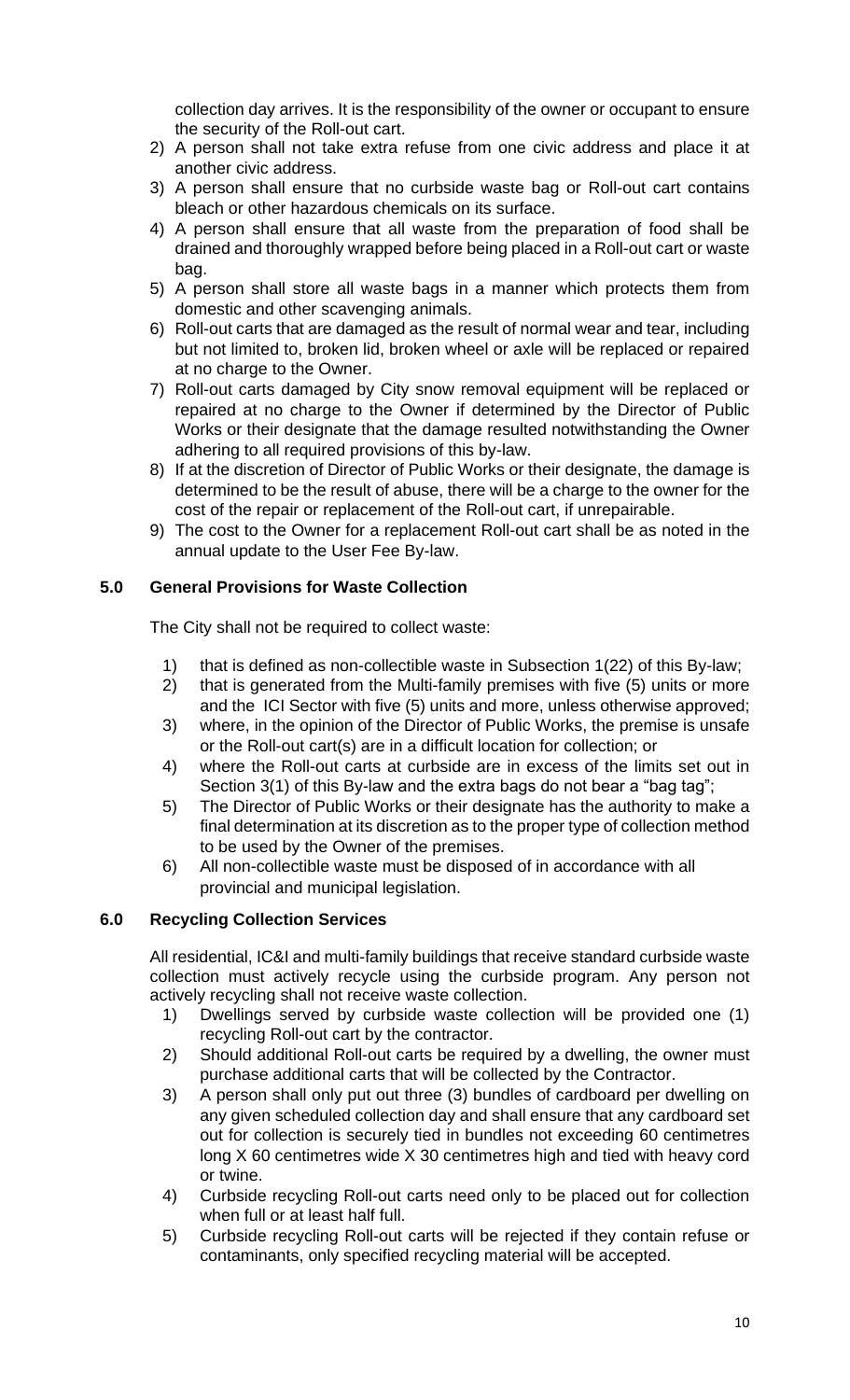- 6) A person shall ensure that the products placed in the recycling cart are collectible products as determined in this By-Law and that they are clean, with any bottle caps removed.
- 7) A person shall ensure that other recyclable items such as wood products, brush and metal be brought to the landfill for recycling.
- 8) Section 4, and paragraphs 3(1) (i) j to o and 3(1) ii are applicable to all residential, IC&I and multi-family buildings that receive curbside recycling collection with the appropriate modification in regards to referencing recycling roll-out cart(s).

#### <span id="page-10-0"></span>**7.0 Private Recycling Collection**

Any of the ICI sector or multi-family units that are not served by curbside waste collection must also arrange for private collection of recyclable materials and is solely responsible for those costs.

1) Subsection 3(5) of this By-law, respecting private waste collection, shall be adhered to by the owner with appropriate modification in regards to referencing recycling collection.

#### <span id="page-10-1"></span>**8.0 Collection Routes – Waste and Recycling**

The Director of Public Works or their designate shall direct that the City be divided into as many collection routes as necessary for the convenient, efficient collection of waste and recyclables.

#### <span id="page-10-2"></span>**9.0 Collection Times – Waste and Recycling**

- 1) A person shall ensure that curbside waste and recycling Roll-out carts are placed curbside by 7:00 a.m. local time on the day of collection.
- 2) A person shall ensure that the Roll-out carts shall not be left out later than 7:00 p.m. local time on the day of collection.
- 3) A person shall comply with all Municipal by-laws including the Noise By-law.
- 4) The City will determine and announce the time for placing items for special collection, such as the annual determination of the leaf and yard waste collection program and is subject to seasonal and weather variations.
- 5) The City reserves the right to delay or suspend waste collection due to inclement weather. All efforts will be made to reschedule collection or adjust allowable limits to accommodate delayed collection. Roll-out carts must not be left in positions that will obstruct winter operations of sidewalks and roadways.

#### <span id="page-10-3"></span>**10.0 Fees**

Where a violation of this By-law is not remedied by the Owner, they shall be held liable for all fees and expenses incurred as a result of the remedy.

Any fee required by or described in this By-law shall be as set out in the Annual User Fee By-law, as updated from time to time.

Where waste or recyclables are not collected for any reason and are left to cause an untidy or unsanitary condition, the Deputy CAO shall make a written demand to the owner requesting removal. Should the owner fail to perform the work necessary to remove the waste, it will be performed by the City, and failing payment by the owner within ten (10) days after notice in writing of the cost of such work, the cost will be recovered in the same manner as Municipal taxes.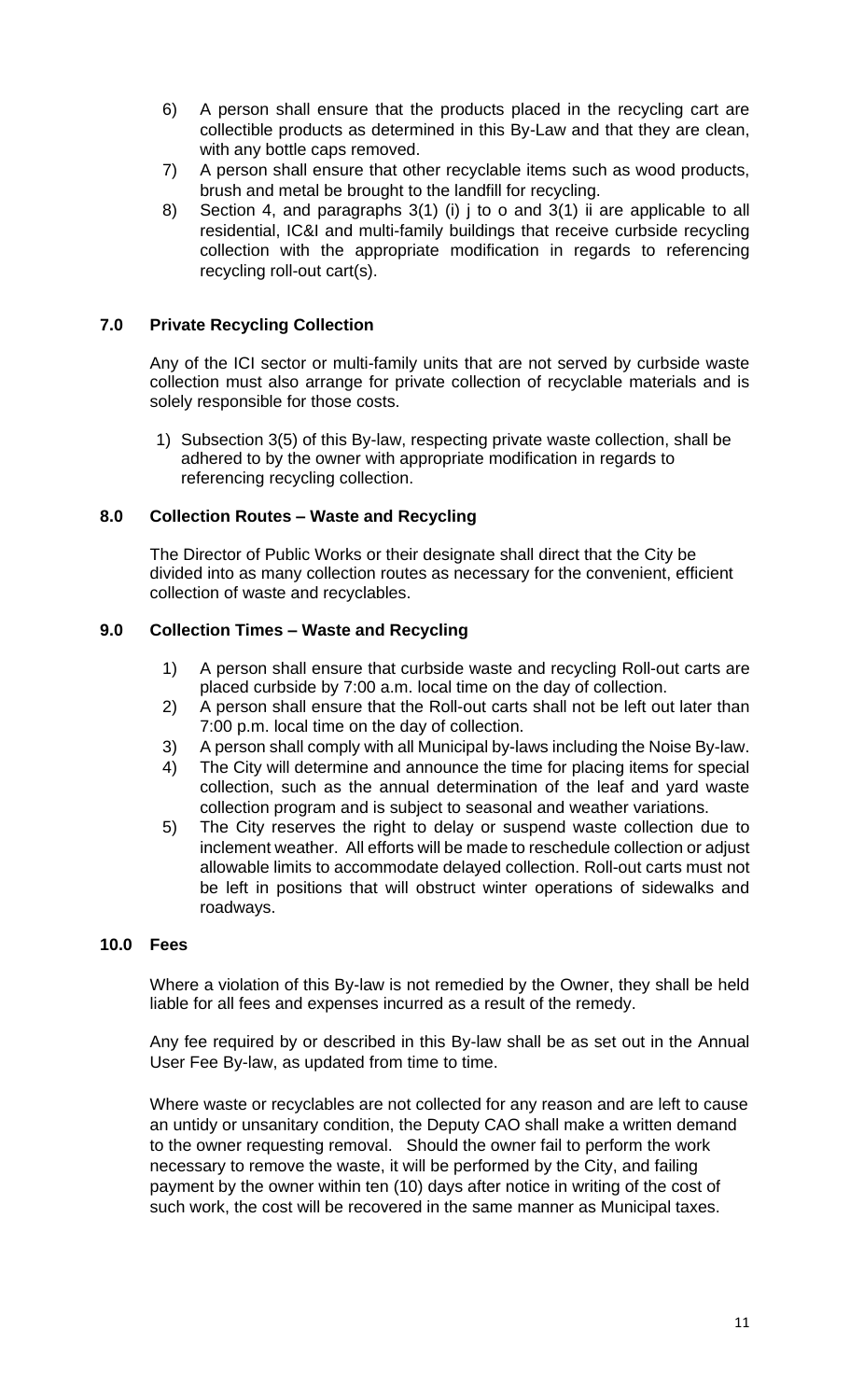#### <span id="page-11-0"></span>**11.0 Enforcement Agency**

The Sault Ste. Marie Police Service, the City's Municipal By-law Enforcement Officer(s), a special duty officer, or a designate, shall be responsible for the enforcement of this by-law.

#### <span id="page-11-1"></span>**12.0 Application and Enforcement**

This by-law shall apply to any and all property within the geographical limits of the City of Sault Ste. Marie.

- 1) If a Roll-out cart is not collected, a "Waste Refusal Notice" may be affixed to the cart explaining the problem as a waste management educational tool. Residents must resolve the problem for the cart to be collected on the next scheduled collection day. Any excess waste due to rejection, must be tagged or brought to the City landfill by the owner at their expense.
- 2) If a waste management problem is repetitive, a person may receive a visit by a designate of the Director of Public Works for explanation of the problem and discussion of a resolution. If the resident is not home a "Door Hanger" educational tag may be placed on the resident's door explaining desired waste management problem and potential resolve.
- 3) An Officer may issue a written order or direction requiring that a person comply with the provisions of this By-Law.
- 4) An Officer may enter upon any land or structure at any reasonable time for the purposes of carrying out an inspection to determine whether or not:
	- a) the provisions of this By-Law are being complied with; or
	- b) an order under this By-Law is being or has been complied with.
- 5) No person shall refuse to produce any documents or things required by an Officer in the exercise of a power or performance of a duty under this By-Law, and every person shall assist any entry, inspection, examination, or inquiry by an Officer.
- 6) No person shall knowingly furnish false information to an Officer.

#### <span id="page-11-2"></span>**13.0 Offences and Penalties**

Every person who contravenes a provision of this By-Law is guilty of an offence and is liable upon conviction to a penalty in accordance with the provisions of the *Provincial Offences act, R.S.O. 1990, c. P .33,* as amended.

#### <span id="page-11-3"></span>**14.0 Validity**

Should a court of competent jurisdiction declare a part or whole of any provision of this By-law to be invalid or of no force and effect, the provision or part is deemed severable from this By-law, and it is the intention of Council that the remainder survive and be applied and enforced in accordance with its terms to the extent possible under the law so as to provide a minimum standard for the care and control of animals.

#### <span id="page-11-4"></span>**15.0 Interpretation**

In this by-law, unless the context otherwise requires, words importing the singular member shall include the plural and words importing the masculine shall include the feminine.